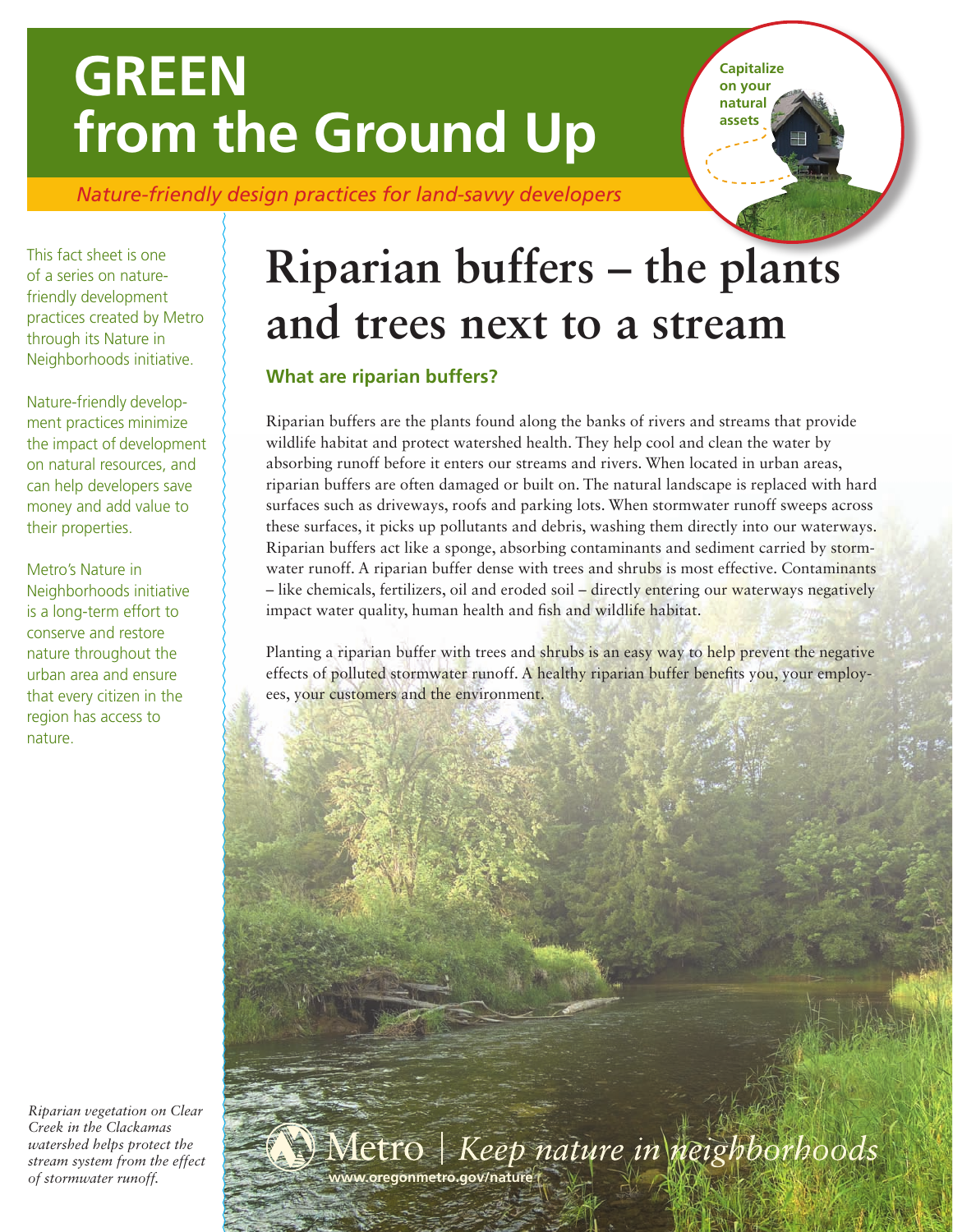### **Economic Benefits**

- Increases property values by enhancing the aesthetic appeal of your landscape
- Shades buildings and homes with tree cover, reducing cooling costs
- Attracts shoppers and visitors to business districts
- Saves money spent on pesticides and fertilizers
- Saves time spent on property maintenance
- Minimizes costs associated with repairing problems caused by stream bank erosion

#### **Environmental Benefits**

- Lowers stream temperatures by creating shade cover
- Stabilizes stream banks by reducing erosion
- Slows runoff and filters out pollutants and sediment before they enter local waterways
- Offsets carbon dioxide emissions
- Reduces the likelihood of flooding and flood damage
- Reduces noise pollution by creating a noise barrier

# **Step one: Choosing the right plant for the right location**

Native plants are the best choice for effective riparian buffers. They are adapted to local weather patterns and soil types and are pest resistant, thereby reducing watering and maintenance costs. Before purchasing native plants, assess the habitat conditions of your site. Each native plant has particular requirements. For example, Oregon white oak is ideally suited to sunny, dry conditions. Once you have performed your assessment, consult your local nursery or internet resources to help you identify the native plants that grow best at your site. Typically, a balanced mix of trees, shrubs and ground cover plants work in any area.

### **When assessing the habitat conditions here are a few questions to ask:**

- What is the sun exposure of the site? *(Is it sunny, partially sunny or shaded?)*
- What are the soil conditions? *(Is it clay-like, rocky, sandy or rich black humus?)*
- How wet is your soil? *(Does the area flood annually or is it seasonally dry?)*
- How much room is there for your plant to grow? *(Both height and width.)*
- What kind of native vegetation already exists at the site? *(Take a cue from plants already growing well in the area.)*
- How steep is the location? *(Is it flat with poor drainage or steeply sloped?)*
- How close is the planting area to the waterway? *(Next to the stream or upslope?)*
- Has the soil on-site been disturbed or altered from its original state? *(If so, compensate by choosing disturbance-tolerant plants. Depending on your moisture levels, tall Oregon grape, Oregon ash, Oregon white oak, thimbleberry and nootka rose are good choices.)*

# **Step two: How to prepare the site – protect your investment**

Good site preparation is essential to help your new native plants survive and grow. Invasive species are weeds that grow aggressively, out-compete native plants and eventually take over. Examples of common invasive species include: Himalayan blackberry, English ivy, Scotch broom, false brome, butterfly bush, Japanese knotweed and reed canarygrass. Remove invasives before planting your native plants to protect your investment. They can be controlled manually with persistence, motivation and continued monitoring. Herbicides should not be used near waterways. Landscape fabric, hand pulling, digging, applying



*An invasive weed, Scotch broom taking over a stretch along the Clackamas River.*

mulch, mowing and planting native vegetation are some of the ways you can control invasives. It is important to research which methods work best for the invasives on your property. For example, the methods you use to control Japanese knotweed would not be the same for English Ivy.

## **Step Three: How to plant correctly**

In the Pacific Northwest, the best time to plant is fall or winter during the rainy season. However, in zone 1, it is best to plant stream banks in the spring and irrigate for the first year. Fall plantings in zone 1 may be inundated for too long to become established or may be carried away by high water if not well-rooted. To determine appropriate elevation, reference where plants are already growing directly upstream and downstream of your site. Follow these steps when planting.

- Prepare the site by scraping away invasive weeds in a 2-foot wide circle around the planting area.
- Dig a hole two to three times bigger than the root ball. (For plants in 1-gallon containers, the hole should be 10-12 inches wide.)
- Remove the plant from the container and gently loosen the root ball.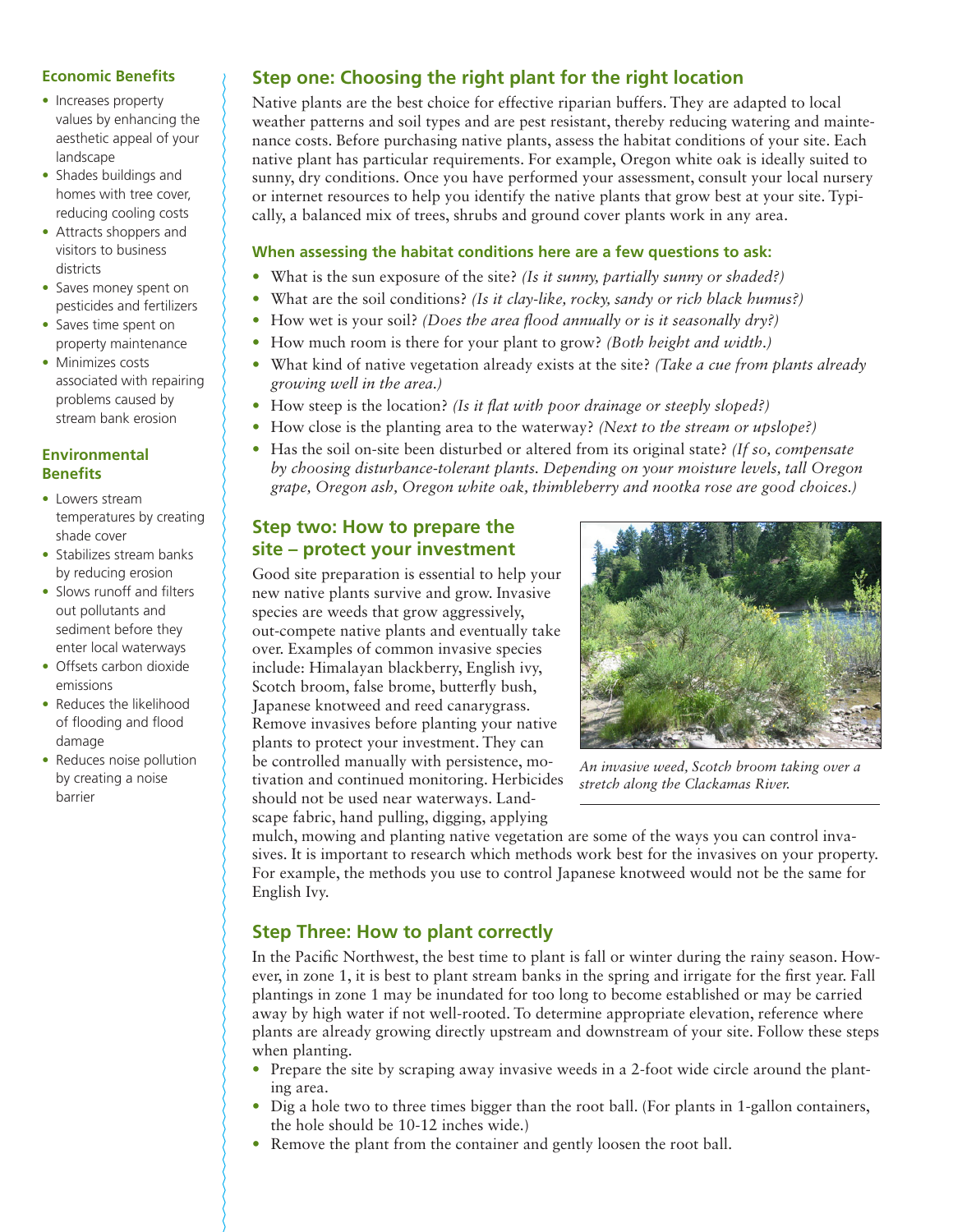**The table below describes how to identify the three riparian zones and gives examples of native vegetation appropriate for planting by zone.**

|                                                                  | <b>Zone</b> Description                                                                                                                                                                           | <b>Examples of native vegetation</b>                                                                                                                                                                                                  |
|------------------------------------------------------------------|---------------------------------------------------------------------------------------------------------------------------------------------------------------------------------------------------|---------------------------------------------------------------------------------------------------------------------------------------------------------------------------------------------------------------------------------------|
| 1                                                                | Zone 1 includes the stream channel and<br>stream banks and floods at least part of<br>every winter. The soil is often rocky and clay-<br>like. Plants in this zone should be drought<br>tolerant. | · red-osier dogwood<br>Sitka willow<br>$\bullet$<br>• Pacific willow or other upland willows<br>• salmonberry and deer fern for forested areas<br>with no soil disturbance<br>• fruited bulrush and slough sedge for small<br>streams |
|                                                                  | Zone 2 includes the upper banks and flood-<br>plain. The soil is less moist than Zone 1.<br>Plants in this zone should be medium flood<br>tolerant.                                               | • Pacific ninebark<br>• salmonberry<br>· snowberry<br>swamp rose<br>spiraea<br>$\bullet$<br>• Western red cedar<br>• Oregon ash<br>• red alder - typically along streams<br>• black cottonwood - typically along rivers               |
| 3                                                                | Zone 3 includes the upper terrace and<br>uplands located next to the streambank.<br>Plants that thrive in this area are those that<br>are drought tolerant but do not tolerate<br>flooding.       | • Douglas fir<br>• Western hemlock<br>• Oregon oak<br>• sword fern<br>• thimbleberry<br>common snowberry                                                                                                                              |
| Zone<br>Zone<br>Zone<br>$\overline{2}$<br>Zone<br>Zone<br>Stream |                                                                                                                                                                                                   |                                                                                                                                                                                                                                       |
| <b>Flood tolerance decreases</b><br>Soil moisture decreases      |                                                                                                                                                                                                   |                                                                                                                                                                                                                                       |

*Figure 1: The three riparian zones. In general, as you move from zone 1 to zone 3 the soil moisture and flood tolerance decrease.*

- Place the plant in the hole in a straight position. Make sure the hole is deep enough. Shallow holes often expose the roots to air and reduce survival. Digging a hole too deep can smother plants.
- When burying the root ball, pack the soil around the plant firmly, taking care not to compact the soil too much or crush the roots. Fill in the hole by slowly adding soil around the roots and lightly tamping down the soil to remove air pockets.
- After the new plant is buried in the ground, mulch with grass clippings, shredded bark, compost or manure 2-3 inches deep. Take care that the mulch stays 2 inches away from the plant stem. Mulch will help minimize weeding and watering and help your plant survive.
- In general, the ideal spacing between smaller trees and shrubs is 5-10 feet. For larger trees, the ideal spacing between plants is 10-5 feet.